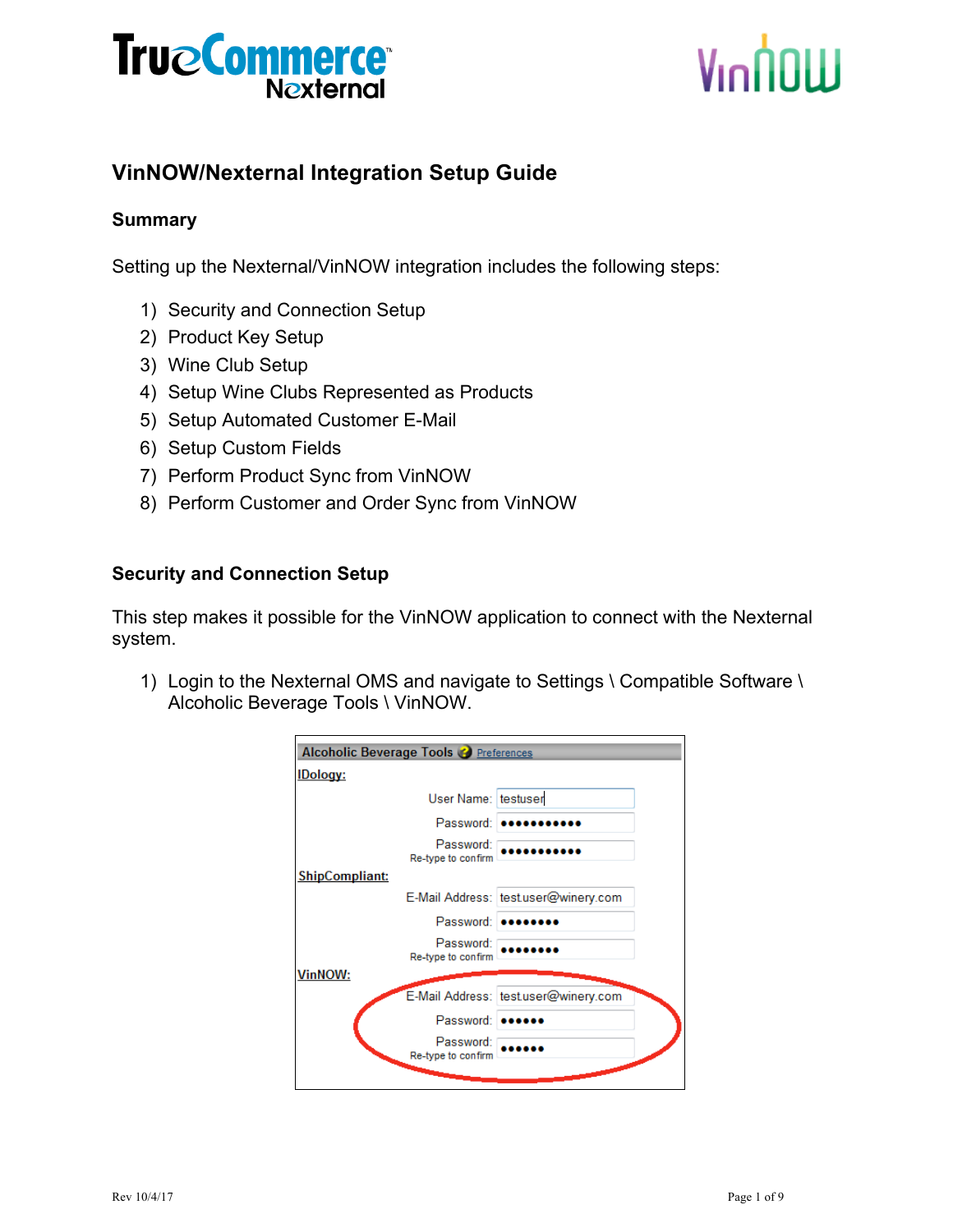

- 2) Enter a valid e-mail address and password that the VinNOW application can use to access your Nexternal account. This does not need to be the same e-mail address and password used to login to the Nexternal OMS.
- 3) Re-type the password to confirm.
- 4) Click Finish to save.
- 5) Navigate to Settings \ Compatible Software \ Alcoholic Beverage Tools \ Preferences \ VinNOW.
- 6) Copy or take note of the Web Service URL and the Web Service Namespace. This will need to be entered into VinNOW.

#### **VinNOW**

Web Service URL: https://www.nexternal.com/winery/vinnow/VNService.svc?WSDL Web Service Namespace: https://nexternal.com

- 7) Launch the VinNOW application and navigate to Setup \ System Options \ System Option Settings and click on the "Integrated Web Shopping Cart" tab.
- 8) Enter the Activation Key given to you by VinNOW.
- 9) Enter the Web Service URL and Namespace from the previous step into the Web Service URL and WS Namespace fields.
- 10)For the User ID and Password fields enter the same e-mail and password that you previously entered into Nexternal.
- 11)VinNOW suggests creating a Sales ID of "Web" in order to give you additional reporting options for orders placed on in the Nexternal shopping cart.
- 12)Click OK to save the login and connection information.

#### **Product Key Setup**

In order to synchronize products that already exist in the Nexternal Order Management System, you must first match the VinNOW Product IDs with their corresponding Nexternal product's Product Key. If a product in VinNOW does not match a Nexternal product on Product Key, SKU or the Product ID then it will be considered a new product. For products that are new to the Nexternal system, this section can be skipped.

For each product that already exists in Nexternal, do the following:

- 1) Navigate the Product Maintenance page in VinNOW for the product in question (Setup \ VinNOW Files \ Products \ Select the product).
- 2) Navigate to the same product in the Nexternal Order Management System (From the Products list select the product link).
- 3) If the product in Nexternal has multiple SKUs associated with it define the Product Key on the SKU level:
	- a. Navigate to the SKUs section and click Edit.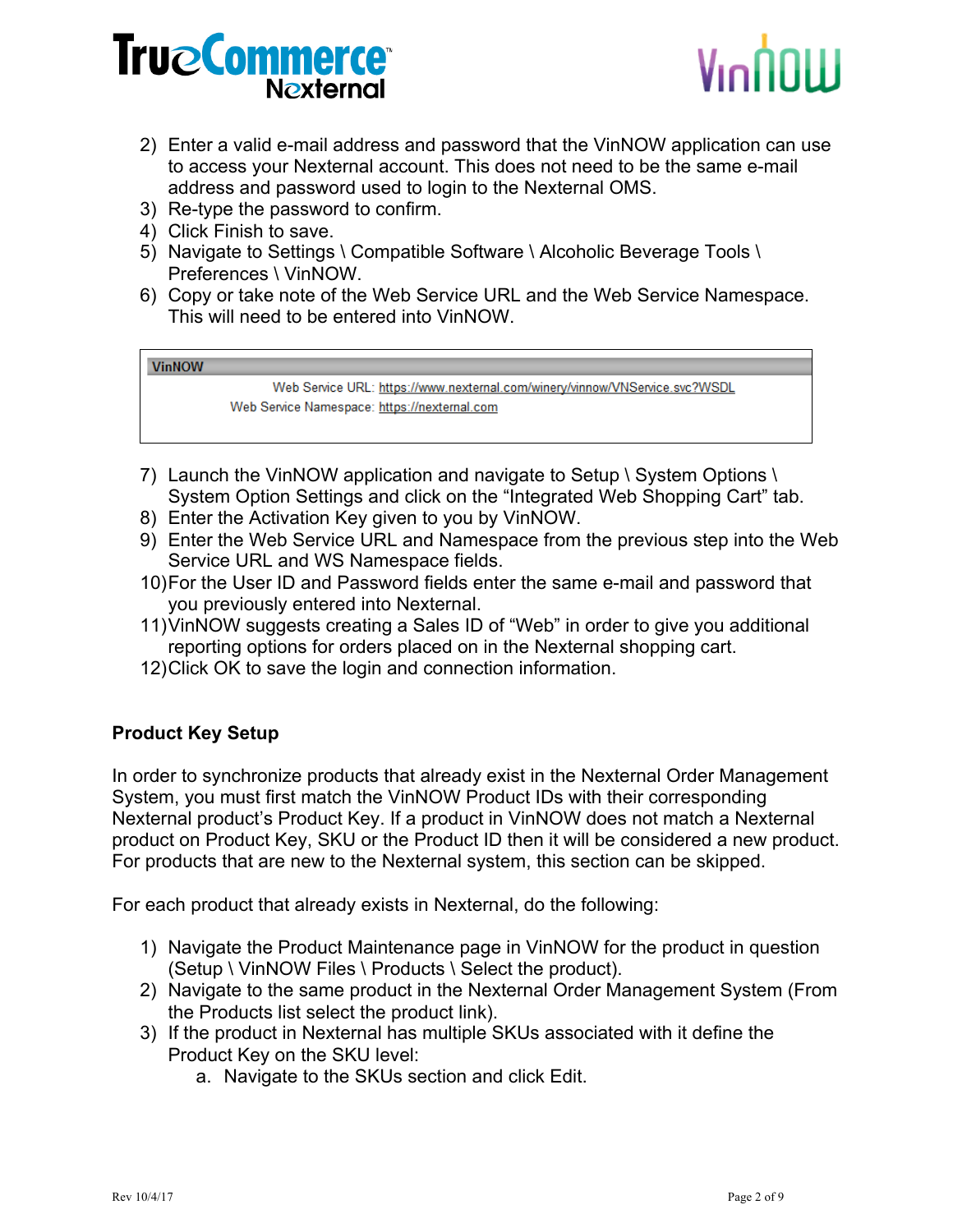



b. For each SKU in the VinNOW Key field, enter the Product ID from VinNOW that represents that product variation.

| <b>SKU#1</b>         |                           |
|----------------------|---------------------------|
| Color: Berry         |                           |
|                      | Size: Small               |
|                      | $\triangledown$ Available |
| √                    | Default                   |
| SKU:                 |                           |
| VinNOW Key: Shirt123 |                           |

- c. Click Finish.
- 4) If the product does not have multiple SKUs enter the Product Key on the product level in Product Overrides:
	- a. Navigate to Product Overrides and click Edit.
	- b. For the VinNOW Product Key, enter the Product ID from the VinNOW application. If the product in the VinNOW application also has a Brand Key you may also use that as an identifier by entering it in the VinNOW Brand Key field.

| Edit Overrides: 2008 Sofia Rosé testing & test |                                 |  |
|------------------------------------------------|---------------------------------|--|
| <b>Product Overrides</b>                       |                                 |  |
| QuickBooks Sales Account: [<br>(optional)      |                                 |  |
| ShipCompliant Product Key: SC-SP               | ShipCompliant Brand Key: SC-WIN |  |
| VinNOW Product Key: Rose2008                   | VinNOW Brand Key: Sofia         |  |

c. Click Finish.

To sync products that do not yet exist in VinNOW but do exist in Nexternal you may do the following:

- 1) Launch the Product Maintenance page in VinNOW to create the new product (Setup \ VinNOW Files \ Products \ New).
- 2) When the Product Maintenance page opens, you will see a Product ID generated by VinNOW. Enter this ID as the Product Key in Nexternal as described above.
- 3) Finish entering the desired product fields on the Product Maintenance page and follow the instructions in the Perform "Product Sync from VinNOW" section below to complete the first Product Import.

#### **Wine Club Setup**

Wine Clubs are treated as Customer Types in the Nexternal system. Wine Clubs can also be synchronized between the VinNOW application and the Nexternal system.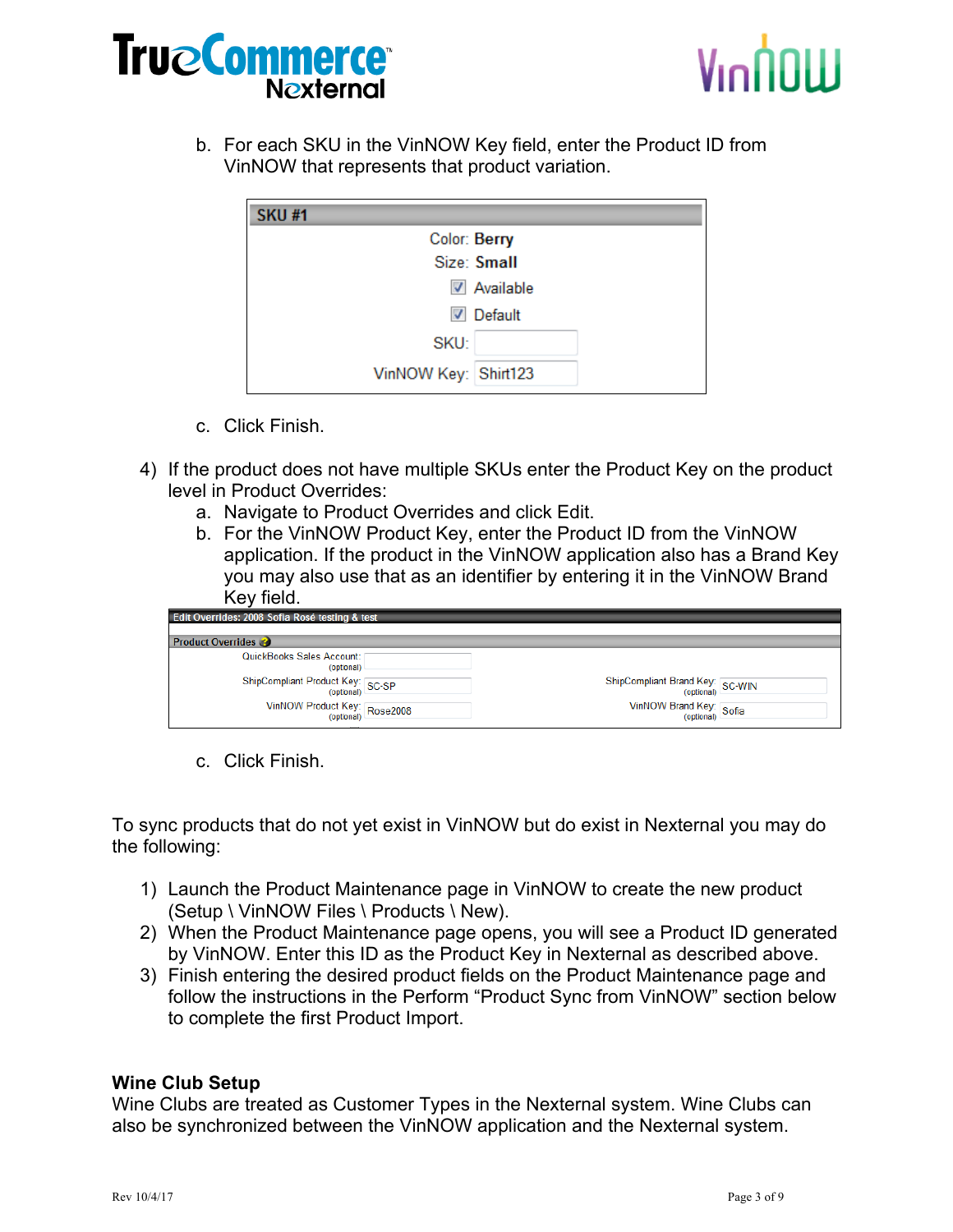# VinNNIII

For each Wine Club do the following:

- 1) From within VinNOW pull up the Product Maintenance page for the wine club and copy or take note of the Product ID.
- 2) Select the Web Info tab on the far right side of the page and select the "Show this product on web shopping cart."

| <b>Product Maintenance</b>                                               |                            |                                 |                                         |                                                                               |
|--------------------------------------------------------------------------|----------------------------|---------------------------------|-----------------------------------------|-------------------------------------------------------------------------------|
|                                                                          |                            |                                 |                                         |                                                                               |
| Exit                                                                     | Edit Product               |                                 |                                         |                                                                               |
| VinNOW                                                                   | Product ID:                | 32010                           | Type:<br>Non-Wine                       | Web Info    Inactive<br>Additional Info   Product Image  <br>QuickBooks® Info |
|                                                                          | Description:               | Join Our Wine Club              |                                         |                                                                               |
| Update                                                                   | Register Desc.             | Join Our Wine Club              | Sub-Type:                               | Show this product on web shopping cart                                        |
| $\rightarrow$<br>$\left\langle \left\langle \right\rangle \right\rangle$ | Product Category: WineClub | ×                               | ◯ Standard Product                      | Web Category:<br><b>WineClub</b><br>v                                         |
|                                                                          | Report Group:              | $\checkmark$                    | O Fractional Quantity                   |                                                                               |
|                                                                          |                            |                                 | e.g. deli type Item)                    | Web Sale Price:<br>\$0.00                                                     |
|                                                                          |                            |                                 | ◯ Gift Card                             |                                                                               |
| Delete                                                                   | Brand Key:                 | $\checkmark$                    | ◯ Tasting Fee<br>Automatic Taster Tally |                                                                               |
|                                                                          | Default Unit:              | Each<br>$\checkmark$            | ⊙ Wine Club                             |                                                                               |
|                                                                          |                            |                                 | ◯ Work Order Billing Item               |                                                                               |
|                                                                          | Retail Price:              | \$0.00                          |                                         |                                                                               |
|                                                                          | Sale Price:                | \$0.00                          | $\Box$ Taxable                          | Product Catalog/Web Description:                                              |
|                                                                          | Min. Sale Price:           |                                 | <b>▽</b> Discountable                   |                                                                               |
|                                                                          | Max. Quantity              |                                 |                                         |                                                                               |
|                                                                          | Unit Cost:                 | % Markup =><br>\$0.00<br>0.0000 | No Inventory Tracking                   |                                                                               |
|                                                                          | Wholesale A                | \$0.00                          |                                         |                                                                               |
|                                                                          |                            |                                 |                                         |                                                                               |
|                                                                          |                            |                                 |                                         |                                                                               |
|                                                                          |                            |                                 |                                         |                                                                               |
|                                                                          |                            |                                 |                                         |                                                                               |
|                                                                          |                            |                                 |                                         |                                                                               |
|                                                                          |                            |                                 |                                         |                                                                               |

- 3) Make sure the Sub-Type of the product is set to Wine Club.
- 4) If the customer type already exists in Nexternal do the following in the Nexternal Order Management System (If the customer type does not already exist in Nexternal, you may skip this step as the sync will add the customer type):
	- a. Navigate to the Customer Type in the Nexternal Order Management System (Customers \ Types \ Click Next button)
	- b. Edit the VinNOW Key field to match the VinNOW Product ID from step 1.
	- c. Click Finish.
- 5) In VinNOW on the Product Maintenance page for the wine club, click Update and OK to perform a sync.

#### **Setup Wine Clubs Represented as Products**

Many wineries have a product in their store that represents the wine club. In this scenario, the customer could add the product to their cart in order to initiate their membership into the wine club. If you have a product that is setup this way, please do the following in order to have it represented during an Order Sync:

*Please ensure that you have properly gone through the Wine Club Setup listed above.*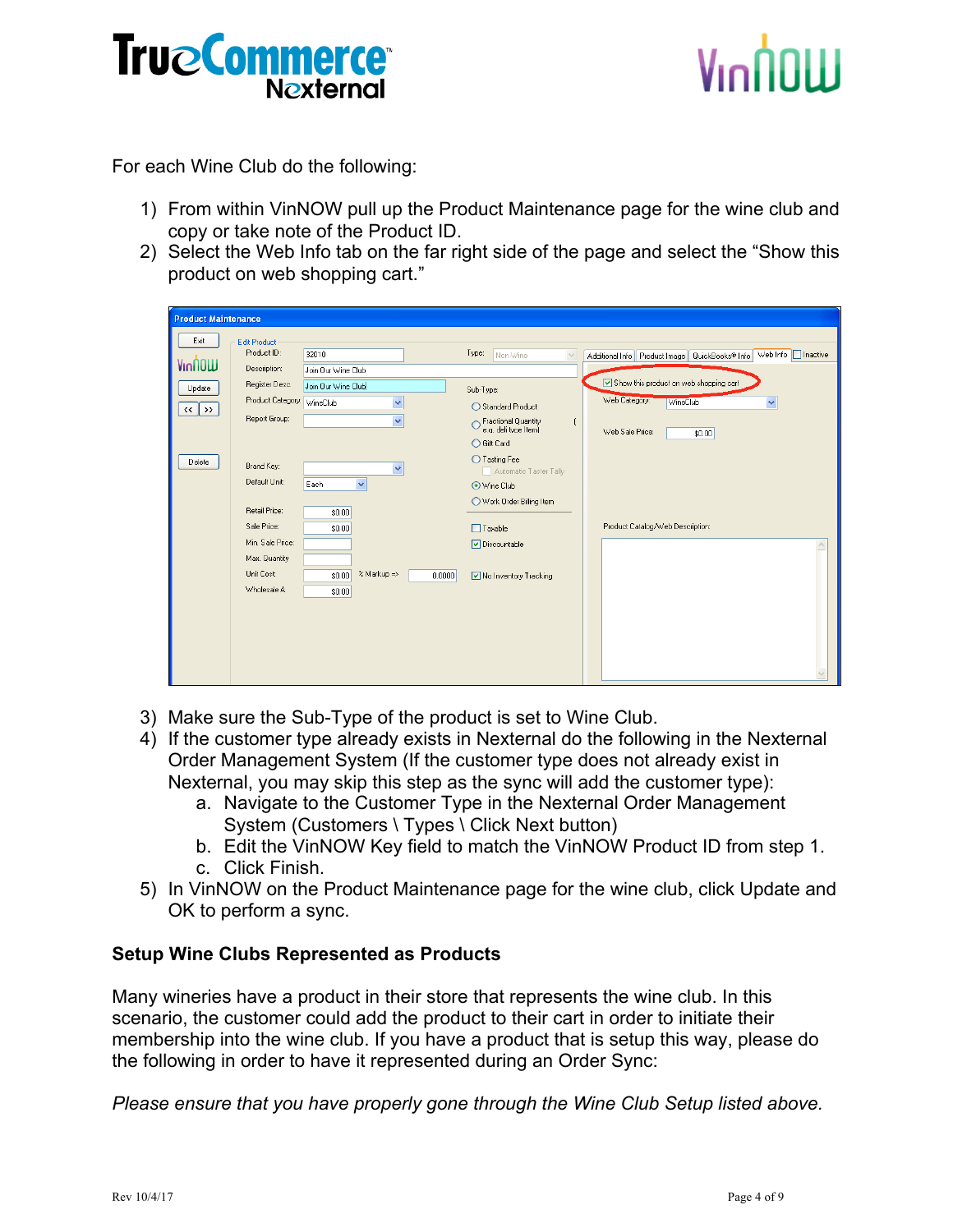

1) In VinNOW navigate the Product Maintenance page for the wine club just as you did in the Wine Club Setup section.

| <b>Product Maintenance</b>                                               |                            |                                      |                                                                 |                                                                                       |
|--------------------------------------------------------------------------|----------------------------|--------------------------------------|-----------------------------------------------------------------|---------------------------------------------------------------------------------------|
| Exit                                                                     | E dit Pass                 |                                      |                                                                 |                                                                                       |
|                                                                          | Product ID:                | 32010                                | Type:<br>Non-Wine                                               | Web Info    Inactive<br>Additional Info Product Image<br>QuickBooks <sup>®</sup> Info |
| VinNOW                                                                   | Description.               | فصيلت والمراجع والمراجع              |                                                                 |                                                                                       |
| Update                                                                   | Register Desc.             | Join Our Wine Club                   | Sub-Type:                                                       | Show this product on web shopping cart                                                |
| $\left\langle \left\langle \right\rangle \right\rangle$<br>$\rightarrow$ | Product Category: WineClub | $\checkmark$                         | ◯ Standard Product                                              | Web Category:<br>WineClub<br>$\checkmark$                                             |
|                                                                          | Report Group:              | v                                    | O Fractional Quantity<br>e.g. deli type Item)<br>$\mathfrak{c}$ | Web Sale Price:                                                                       |
|                                                                          |                            |                                      | ◯ Gift Card                                                     | \$0.00                                                                                |
| Delete                                                                   | Brand Key:                 |                                      | ◯ Tasting Fee                                                   |                                                                                       |
|                                                                          | Default Unit:              | $\checkmark$<br>Each<br>$\checkmark$ | Automatic Taster Tally                                          |                                                                                       |
|                                                                          |                            |                                      | ⊙ Wine Club<br>Work Order Billing Item                          |                                                                                       |
|                                                                          | Retail Price:              | \$0.00                               |                                                                 |                                                                                       |
|                                                                          | Sale Price:                | \$0.00                               | $\Box$ Taxable                                                  | Product Catalog/Web Description:                                                      |
|                                                                          | Min. Sale Price:           |                                      | ☑ Discountable                                                  |                                                                                       |
|                                                                          | Max. Quantity              |                                      |                                                                 |                                                                                       |
|                                                                          | Unit Cost:                 | % Markup =><br>\$0.00<br>0.0000      | Mo Inventory Tracking                                           |                                                                                       |
|                                                                          | Wholesale A                | \$0.00                               |                                                                 |                                                                                       |
|                                                                          |                            |                                      |                                                                 |                                                                                       |
|                                                                          |                            |                                      |                                                                 |                                                                                       |
|                                                                          |                            |                                      |                                                                 |                                                                                       |
|                                                                          |                            |                                      |                                                                 |                                                                                       |
|                                                                          |                            |                                      |                                                                 |                                                                                       |

- 2) Copy or take note of the Product ID.
- 3) In the Nexternal Order Management System navigate to the Nexternal product that represents the wine club membership.
- 4) Navigate to the Product Overrides section and click the Edit button just as you did in the Product Key Setup section above.
- 5) For the VinNOW Product Key field enter the Product ID from VinNOW that you previously took note of.

| <b>Product Overrides</b>                      |                             |
|-----------------------------------------------|-----------------------------|
| QuickBooks Sales Account:<br>(optional)       |                             |
| ShipCompliant Product Key:<br><b>LOQUONED</b> |                             |
| VinNOW Product Key: 32010<br>(optional)       |                             |
|                                               | Individual Shipping Package |
| Package Size:<br>(optional)                   | in $(L)$ x                  |
| Alcohol Designation: (use default) ▼          |                             |
| <b>Alcohol Details:</b>                       | Liters of Beer              |
| Inventory Warning Level:<br>(optional)        |                             |
| <b>Expected Shipping Days:</b><br>(optional)  |                             |
|                                               |                             |

6) Click Finish.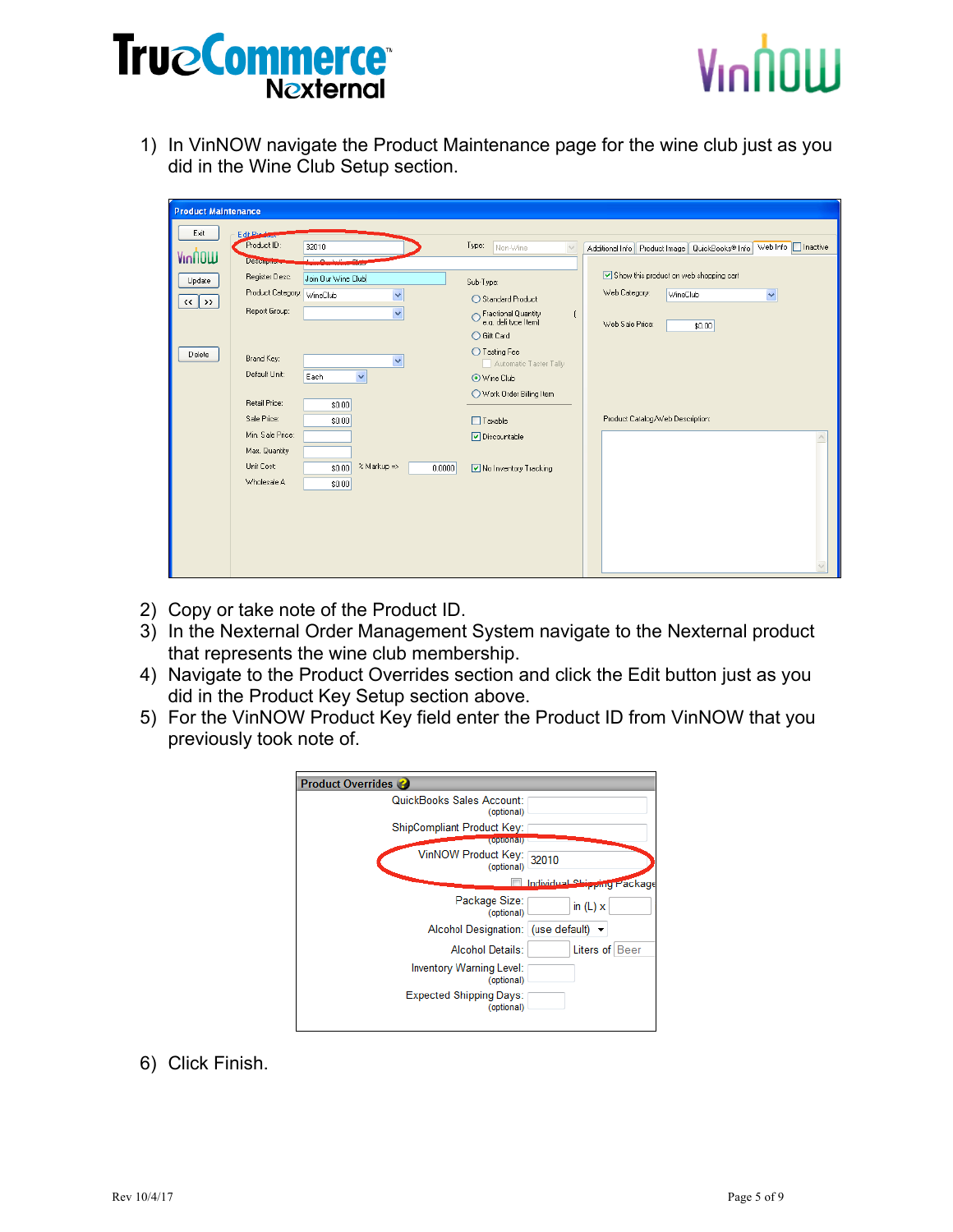



#### **Setup Automated Customer E-Mail**

When a new customer is added to the Nexternal system from VinNOW, a password is automatically generated for that customer. You can optionally setup an automated email to be sent out to the newly added customer as well.

*This feature is only recommended when importing recent customers. During the first large import of new customers into the Nexternal system this feature should be disabled.*

1) From within the Nexternal Order Management System, navigate to Customers/Password Preferences.

| <b>Customer Password Preferences</b>                      |                                                                                                                                                                                                                                                                                                            |                                                                                           |
|-----------------------------------------------------------|------------------------------------------------------------------------------------------------------------------------------------------------------------------------------------------------------------------------------------------------------------------------------------------------------------|-------------------------------------------------------------------------------------------|
| OMS Passwords (2) : (none)<br>XML Passwords: (a) : (none) | Require Password<br>$\blacktriangledown$<br>$\overline{\phantom{0}}$                                                                                                                                                                                                                                       | Customer Integration Passwords: (2) : (none)<br>VinNOW Passwords: 3 : Generate and E-Mail |
| <b>Automatic Emails</b>                                   |                                                                                                                                                                                                                                                                                                            |                                                                                           |
|                                                           | Format: Plan Text                                                                                                                                                                                                                                                                                          | Use for Forgotten Passwo                                                                  |
|                                                           | Subject: Your password for the FirstFairway Online Store                                                                                                                                                                                                                                                   | Use for Customer Detail (                                                                 |
|                                                           | Body: Dear FIRST NAME LAST NAME,<br>A new password for the FirstFairway Online Store has been<br>automatically generated for you. The password is: PASSWORD<br>Thank you for shopping at our Online Store.<br>FirstFairway<br>http://www.firstfairway.com<br>$800 - 914 - 6161$<br>orders@firstfairway.com |                                                                                           |
|                                                           | Personalization Terms: CUSTOMER_NO, FIRST_NAME, LAST_NAME, EMAIL, PASSWORD                                                                                                                                                                                                                                 |                                                                                           |

- 2) Set the VinNOW Passwords field to "Generate and E-Mail" to enable the automated e-mail feature.
- 3) For the Message Format dropdown box you may select either Plain Text or HTML.
- 4) For the Subject and Body fields you may use personalization terms (e.g. CUSTOMER\_NO, FIRST\_NAME, LAST\_NAME, EMAIL, and PASSWORD) which will be replaced with the customer's information at the time the e-mail is sent.
- 5) Click Finish to save your changes.

#### **Setup Custom Fields**

In the Nexternal Shopping Cart, Custom Fields allow you to synchronize certain fields like the customer's date of birth and the product's vintage, wine type and varietal with the VinNOW application.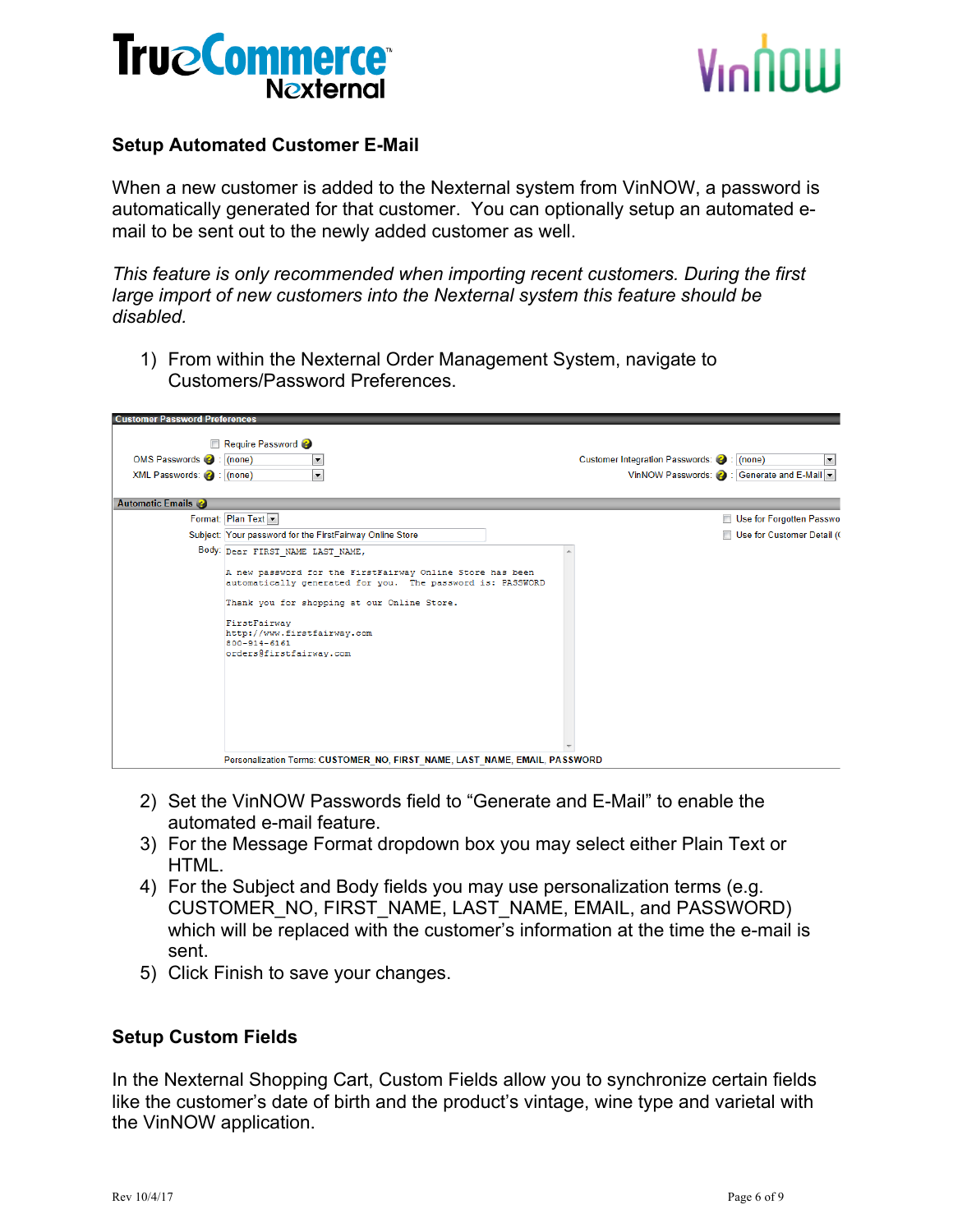

*If you do not need to synchronize date of birth, vintage, wine type or varietal you may skip this section.*

- 1) To create the custom fields for all products navigate to Products \ Custom Fields in the Nexternal Order Management System and enter the Field Name (e.g. Vintage, Wine Type or Varietal), the Field Type and whether or not it is a required field. The Vintage Field should have the Field Type set to Positive Integer while Wine Type and Varietal should be set to Text.
- 2) Click Finish to save changes.
- 3) To create the custom field for the customer date of birth navigate to Customers \ Custom Fields and enter a Field Name (e.g. Date of Birth) and set the Field Type to Date.
- 4) To associate these custom fields with their corresponding fields in VinNOW, navigate to Settings \ Compatible Software \ Alcoholic Beverage Tools \ Preferences.
- 5) At the top of the page you will see dropdown list next to Date of Birth. Select the Customer Custom Field that you wish to associate with the Date of Birth in the integration.

| <b>Alcoholic Beverage Tools Preferences</b> |                                                                    |  |
|---------------------------------------------|--------------------------------------------------------------------|--|
|                                             | Date of Birth Field @ : Customer Custom Field #6 (Date of Birth) ~ |  |

6) While still on the Alcoholic Beverage Tools Preferences page scroll down to the VinNOW section and for Vintage Field, Wine Type Field and Varietal Field select the Product Custom Field that you wish to associate with the Vintage, Wine Type and Varietal in the integration.

| <b>VinNOW</b>                                                                  |                                                      |  |
|--------------------------------------------------------------------------------|------------------------------------------------------|--|
| Web Service URL @: https://dev.nexternal.com/netxml/fairway/VNService.svc?WSDL |                                                      |  |
| Web Service Namespace 2: https://nexternal.com                                 | Wine Type Field (2): Product Custom Field #1 (Brand) |  |
| Vintage Field (2): Product Custom Field #6 (Vintage) v                         | Varietal Field ( : (do not use)                      |  |
|                                                                                |                                                      |  |

7) Click Submit to save changes.

#### **Perform Product Sync from VinNOW**

After setting up Product Keys in the previous section you can perform a Product Sync in order to synchronize product data.

- 1) During the first sync we recommend the following:
	- a. Perform a backup of the VinNOW database (from VinNOW navigate to File \ Backup VinNOW Database).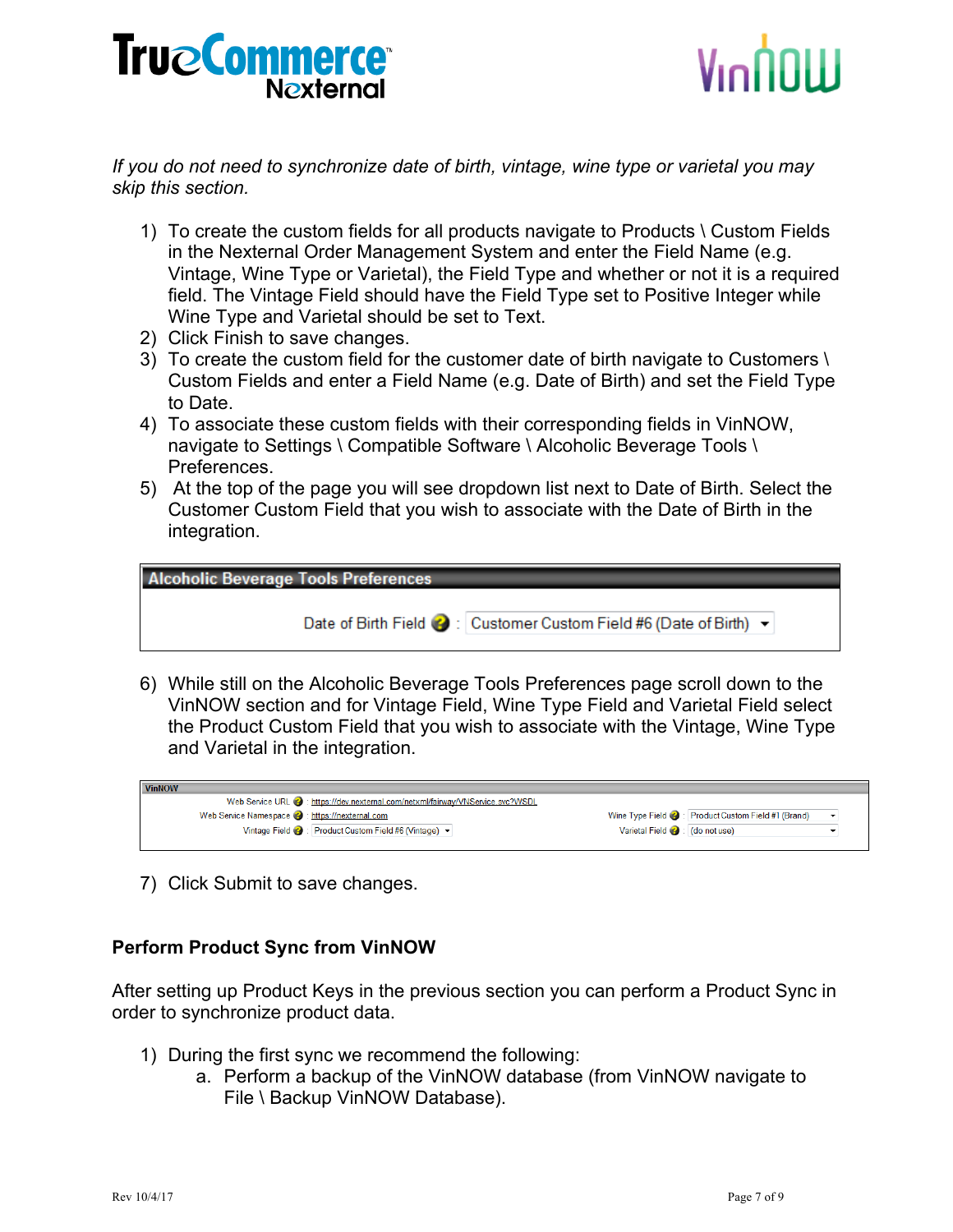## VınNNIII

- b. Disable the Automated Customer Email feature shown in the previous section (Settings \ Compatible Software \ Alcoholic Beverage Tools \ Preferences \ VinNOW \ Uncheck "Enable New Customer E-Mails").
- c. From within the VinNOW application disable the "Upload All Customers" option to limit the amount of old customers imported into the Nexternal system (Setup \ System Options \ System Option Settings \ Integrated Web Shopping Cart \ Uncheck "Upload All Customers")
- 2) From within VinNOW, navigate to the Product Maintenance page for the product in question (Setup \ VinNOW Files \ Products \ Perform a product search for the product \ Double click on the product).
- 3) Edit any desired product information like Price or Description.
- 4) Select the Web Info tab on the far right of the page and check the "Show this product on web shopping cart" checkbox.

| <b>Product Maintenance</b> |                                   |                 |                      |                                   |                        |                                                                                                       |
|----------------------------|-----------------------------------|-----------------|----------------------|-----------------------------------|------------------------|-------------------------------------------------------------------------------------------------------|
| Exit                       | <b>Edit Product</b>               |                 |                      |                                   |                        |                                                                                                       |
|                            | Product ID:                       | ROSE123         |                      |                                   | Type:<br>Wine          | Web Info   Inactive<br>$\overline{\mathbf{v}}$<br>Product Image   QuickBooks® Info<br>Additional Info |
| VinNOW                     | Description:                      | 2008 Sofia Rose |                      |                                   |                        |                                                                                                       |
| Add                        | Register Desc.                    | 2008 Sofia Rose |                      |                                   | Library Wine           | Show this product on web shopping cart                                                                |
|                            | Product Category: Wine            |                 | $\checkmark$         |                                   | Reserve Wine           | Web Category:<br>Weekly Specials                                                                      |
|                            | Report Group:                     |                 | v                    | Vintage:                          | 2008                   |                                                                                                       |
|                            | Varietal                          | Carignane       | $\checkmark$         | Futures Date:                     |                        | Web Sale Price:<br>\$9.99                                                                             |
|                            | Wine Type:                        | Red             | $\checkmark$         | Bottle Size:                      | $\checkmark$<br>750 ML |                                                                                                       |
|                            | Brand Key:                        | Sofia           | $\checkmark$         | Bottles/Case:                     | 12                     |                                                                                                       |
|                            | Default Unit:                     | <b>Bottle</b>   | $\ddot{\phantom{1}}$ | Cases/Pallet:                     |                        |                                                                                                       |
|                            |                                   | <b>Bottle</b>   | Case                 | Pallet                            |                        |                                                                                                       |
|                            | Retail Price:                     | \$9.99          | \$119.88             |                                   |                        |                                                                                                       |
|                            | Sale Price:                       | \$9.99          | \$119.88             |                                   | $\boxed{\vee}$ Taxable | Product Catalog/Web Description:                                                                      |
|                            | Min. Sale Price:                  | \$0.00          |                      |                                   | <b>▽</b> Discountable  | $\wedge$                                                                                              |
|                            | Max. Quantity                     |                 |                      |                                   |                        |                                                                                                       |
|                            | Unit Cost:                        |                 | % Markup =>          | 0.0000                            | No Inventory Tracking  |                                                                                                       |
|                            | Wholesale A                       | \$9.99          | \$119.88             |                                   |                        |                                                                                                       |
|                            |                                   |                 |                      |                                   |                        |                                                                                                       |
|                            | <b>Setup Intial Inventory Lot</b> |                 |                      |                                   |                        |                                                                                                       |
|                            | Lot Number:                       | ROSE123-1       | Description:         | ROSE123-1 2008 Sofia Rose         |                        |                                                                                                       |
|                            | Inital Quantity:                  |                 |                      | e.g. $20/6 = 20$ cases /6 bottles |                        |                                                                                                       |
|                            | Initial Location:                 | Tasting Rm      | $\checkmark$         |                                   |                        | $\checkmark$                                                                                          |
|                            | <b>Dottle Disto:</b>              |                 |                      | Algolad %                         |                        |                                                                                                       |

5) For the Web Category field, enter the name of the category that you wish to contain the product in the Nexternal system. This category must already exist in Nexternal and must not be the parent category to any subcategory.